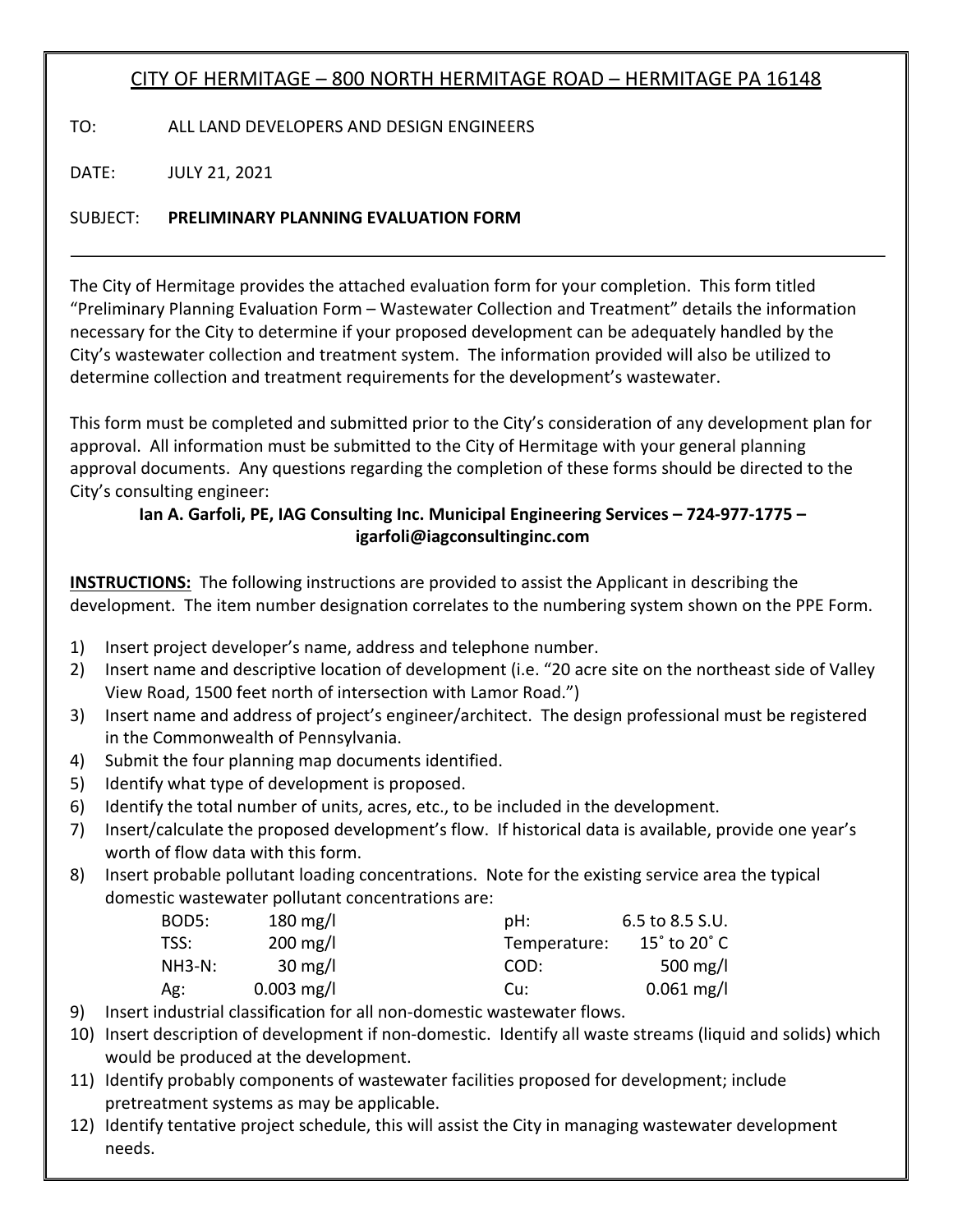|                                                                          |                                                                                                                                                | <b>CITY OF HERMITAGE</b><br>PRELIMINARY PLANNING EVALUATION FORM<br>WASTEWATER COLLECTION AND TREATMENT                                                                                                                                                                                                                                                                                                  |              |
|--------------------------------------------------------------------------|------------------------------------------------------------------------------------------------------------------------------------------------|----------------------------------------------------------------------------------------------------------------------------------------------------------------------------------------------------------------------------------------------------------------------------------------------------------------------------------------------------------------------------------------------------------|--------------|
| <b>PROJECT DEVELOPER:</b>                                                |                                                                                                                                                |                                                                                                                                                                                                                                                                                                                                                                                                          |              |
|                                                                          |                                                                                                                                                |                                                                                                                                                                                                                                                                                                                                                                                                          |              |
|                                                                          |                                                                                                                                                |                                                                                                                                                                                                                                                                                                                                                                                                          |              |
|                                                                          |                                                                                                                                                |                                                                                                                                                                                                                                                                                                                                                                                                          |              |
| PROJECT NAME AND LOCATION:                                               |                                                                                                                                                |                                                                                                                                                                                                                                                                                                                                                                                                          |              |
| <b>PROJECT ENGINEER / ARCHITECT:</b>                                     |                                                                                                                                                |                                                                                                                                                                                                                                                                                                                                                                                                          |              |
|                                                                          |                                                                                                                                                |                                                                                                                                                                                                                                                                                                                                                                                                          |              |
|                                                                          |                                                                                                                                                |                                                                                                                                                                                                                                                                                                                                                                                                          |              |
|                                                                          | <u> 1989 - Johann Barn, mars eta bainar eta industrial eta baina eta baina eta baina eta baina eta baina eta bain</u>                          |                                                                                                                                                                                                                                                                                                                                                                                                          |              |
| <b>Plot Plan</b> $(1'' = 50')$<br>$\perp$<br>DEVELOPMENT TYPE:<br>$\Box$ | (*These Plans can be obtained from the City of Hermitage Planning Department.)<br>Single-Family Residential<br><b>Multi-Family Residential</b> | <b>Example 1</b> Preliminary System Layout Plan $(1'' = 50')$<br>$\Box$ Topographic Plan* (1" = 200') $\Box$ Connection Location Plan* (1" = 400')<br>Industrial<br>Other <u>and the series of the series of the series of the series of the series of the series of the series of the series of the series of the series of the series of the series of the series of the series of the series of t</u> |              |
|                                                                          |                                                                                                                                                |                                                                                                                                                                                                                                                                                                                                                                                                          |              |
| Commercial                                                               |                                                                                                                                                |                                                                                                                                                                                                                                                                                                                                                                                                          |              |
|                                                                          |                                                                                                                                                |                                                                                                                                                                                                                                                                                                                                                                                                          |              |
| <b>DEVELOPMENT SIZE:</b>                                                 |                                                                                                                                                |                                                                                                                                                                                                                                                                                                                                                                                                          |              |
|                                                                          | <b>ACRES</b>                                                                                                                                   | <b>ITEM</b>                                                                                                                                                                                                                                                                                                                                                                                              | <b>TOTAL</b> |
|                                                                          | SINGLE-FAMILY RESIDENTIAL UNITS                                                                                                                |                                                                                                                                                                                                                                                                                                                                                                                                          |              |
|                                                                          | MULTI-FAMILY RESIDENTIAL UNITS **                                                                                                              |                                                                                                                                                                                                                                                                                                                                                                                                          |              |
|                                                                          | TRAILER RESIDENTIAL UNITS                                                                                                                      |                                                                                                                                                                                                                                                                                                                                                                                                          |              |
|                                                                          | COMMERCIAL UNITS / LOTS / ACRES                                                                                                                |                                                                                                                                                                                                                                                                                                                                                                                                          |              |
|                                                                          | INDUSTRIAL UNITS / LOTS / ACRES<br>OTHER UNITS / LOTS / ACRES                                                                                  |                                                                                                                                                                                                                                                                                                                                                                                                          |              |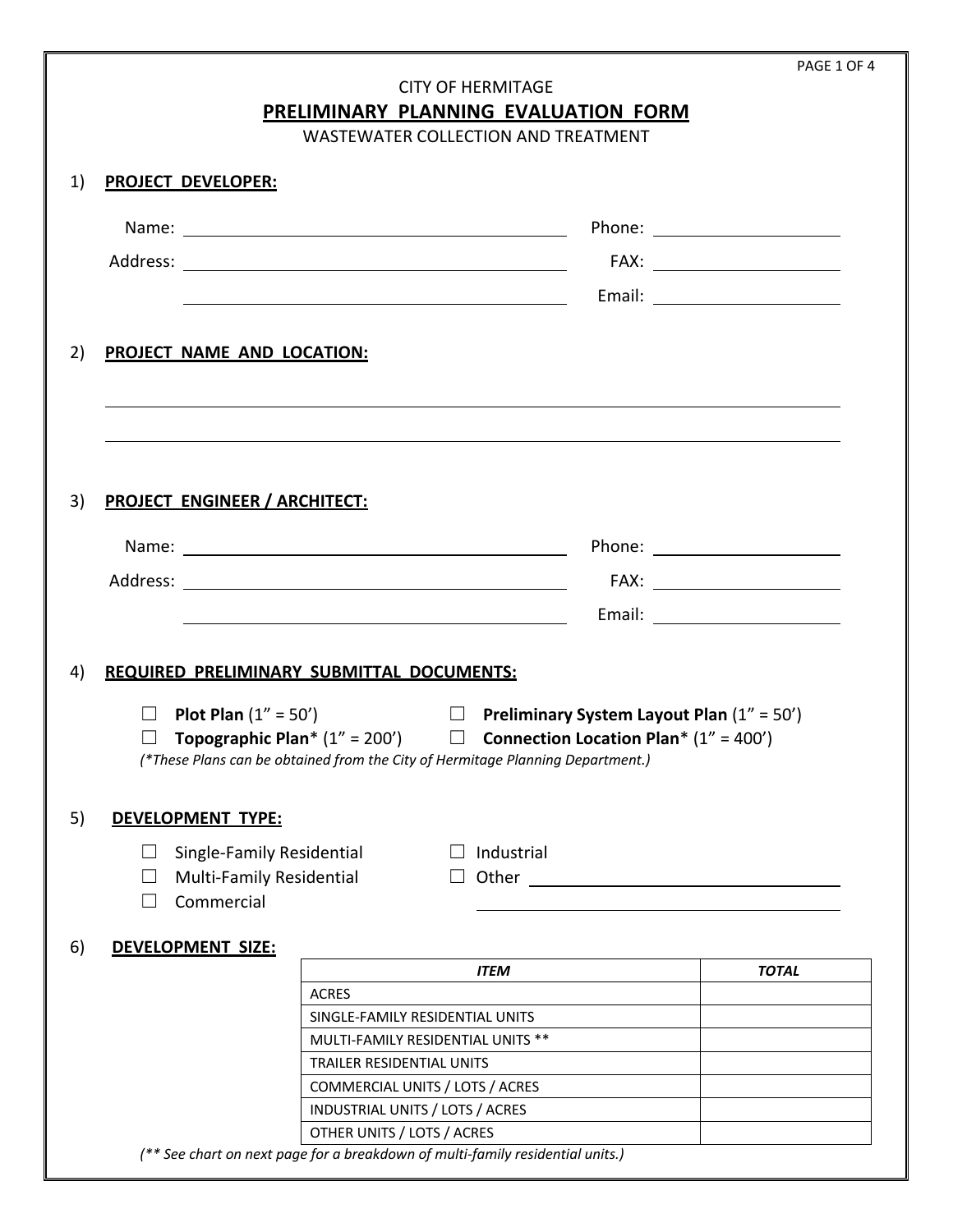#### **MULTI-FAMILY RESIDENTIAL UNITS**

| LINIT TOTALS |  |  |
|--------------|--|--|

|              | 1-2 Bedrooms | 3+ Bedrooms | Garages | <b>Carports</b> |
|--------------|--------------|-------------|---------|-----------------|
| <b>TYPE</b>  |              |             |         |                 |
| Apartments   |              |             |         |                 |
| Condominiums |              |             |         |                 |
| Townhouses   |              |             |         |                 |
| Totals       |              |             |         |                 |

# 7) **DEVELOPMENT FLOW: Estimated Flow = GPD**

Multi-Family Residential units having two bedrooms (or more) and a garage / carport shall be considered a single-family residential unit.

| <b>TYPE</b>   | <b>UNIT TOTAL</b> | X | <b>BASE</b> | =        | <b>ADF</b> | $X3 =$ | <b>PHF</b> |
|---------------|-------------------|---|-------------|----------|------------|--------|------------|
| Single Family |                   | X | 400 GPD     | $\equiv$ |            | $X3 =$ |            |
| Residential   |                   |   |             |          |            |        |            |
| Multi-Family  |                   | X | 200 GPD     | $\equiv$ |            | $X3 =$ |            |
| Residential   |                   |   |             |          |            |        |            |
| Commercial /  |                   | X | 2,000 GPD   | =        |            | $X3 =$ |            |
| Industrial    |                   |   |             |          |            |        |            |
| $(acres)*$    |                   |   |             |          |            |        |            |
| Other:*       |                   | X | <b>GPD</b>  | =        |            | $X3 =$ |            |
|               |                   |   |             |          |            |        |            |

**\* The developer must submit one year of historical flow data for any non-residential development.** ☐ *Documentation Attached*

The flow data will be utilized to determine connection fees and system allocation. The development flow base values represent a 24 hour run-off period. If the run-off period is less than 24 hours, specify the period and adjust the flow values accordingly.

### 8) **DEVELOPMENT POLLUTANT LOADING:**

For all non-residential development, the developer is required to submit the estimated concentrations (mg/l) for the following pollutants. The submission of historical data is recommended.

| BOD <sub>5</sub> | pH | ιu | $T_{C}$<br>. ၁၁ | $\circ$ $\sim$<br>Temp. | Ag | $NH3-N$ | COD |
|------------------|----|----|-----------------|-------------------------|----|---------|-----|
|                  |    |    |                 |                         |    |         |     |

The developer shall also submit pollutant concentrations for the parameters required by Federal and Commonwealth pretreatment regulations. Use separate sheets as may be necessary. The pollutant loading will be utilized with the flow data to determine connection fees, system allocation, and pretreatment requirements.

COH-PPE PAGE 2 OF 4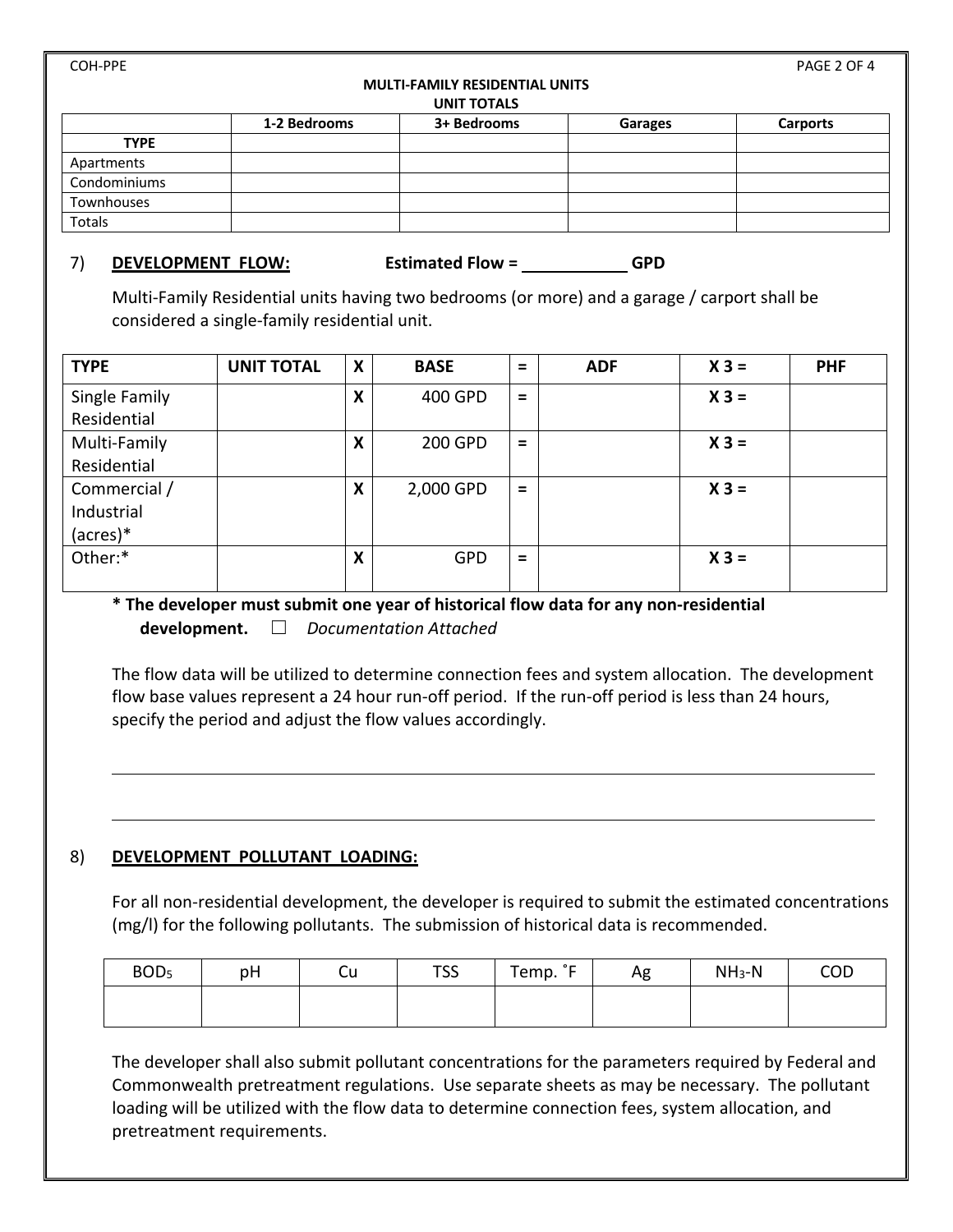|     | DEVELOPMENT POLLUTANT LOADING:                                             |                                                   |                                      |                                                                    |                     |  |
|-----|----------------------------------------------------------------------------|---------------------------------------------------|--------------------------------------|--------------------------------------------------------------------|---------------------|--|
|     |                                                                            |                                                   | SIC NO.                              |                                                                    | PRETREATMENT 40 CFR |  |
|     |                                                                            |                                                   |                                      |                                                                    |                     |  |
|     |                                                                            |                                                   |                                      |                                                                    |                     |  |
| 10) | <b>COMMERCIAL / INDUSTRIAL / OTHER DESCRIPTION:</b>                        |                                                   |                                      |                                                                    |                     |  |
|     |                                                                            | <b>TYPE OF WASTEWATER: (check all that apply)</b> |                                      |                                                                    |                     |  |
|     | $\Box$ Toilets $\Box$ Kitchen                                              |                                                   |                                      | $\Box$ Laundry $\Box$ Oil/Grease $\Box$ Car Wash $\Box$ Industrial |                     |  |
|     | Building Size (total sq. ft.): 4 of Floors: 4 by Floors: 4 of Employees: 1 |                                                   |                                      |                                                                    |                     |  |
| 11) | <b>WASTEWATER SYSTEM PRELIMINARY DESCRIPTION:</b>                          |                                                   |                                      |                                                                    |                     |  |
|     | <b>GRAVITY SEWERS:</b>                                                     | DIAMETER, INCHES                                  |                                      |                                                                    |                     |  |
|     |                                                                            | LENGTH, FEET                                      |                                      |                                                                    |                     |  |
|     |                                                                            | <b>MANHOLES, TOTAL</b>                            |                                      |                                                                    |                     |  |
|     | <b>PUMP STATION(S):</b>                                                    | SIZE, GPM                                         |                                      |                                                                    |                     |  |
|     |                                                                            | TYPE, SUBMERSIBLE GRINDER                         |                                      |                                                                    |                     |  |
|     |                                                                            | <b>SUBMERSIBLE SOLIDS HANDLING</b>                |                                      |                                                                    |                     |  |
|     |                                                                            | DRY PIT / WET WELL                                |                                      |                                                                    |                     |  |
|     |                                                                            | <b>SUCTION LIFT</b>                               |                                      |                                                                    |                     |  |
|     |                                                                            |                                                   | <b>EMERGENCY GENERATOR UNIT SIZE</b> |                                                                    |                     |  |
|     | <b>FORCE MAIN /</b><br><b>PRESSURE SEWER:</b>                              | DIAMETER, INCHES                                  |                                      |                                                                    |                     |  |
|     |                                                                            | LENGTH, FEET                                      |                                      |                                                                    |                     |  |
|     | <b>PRESSURE SEWER:</b>                                                     |                                                   | <b>GRINDER PUMP, TOTAL NUMBER</b>    |                                                                    |                     |  |
|     |                                                                            |                                                   |                                      | GRINDER PUMP, TYPE MANUFACTURER                                    |                     |  |
|     | <b>OTHER:</b>                                                              |                                                   |                                      |                                                                    |                     |  |